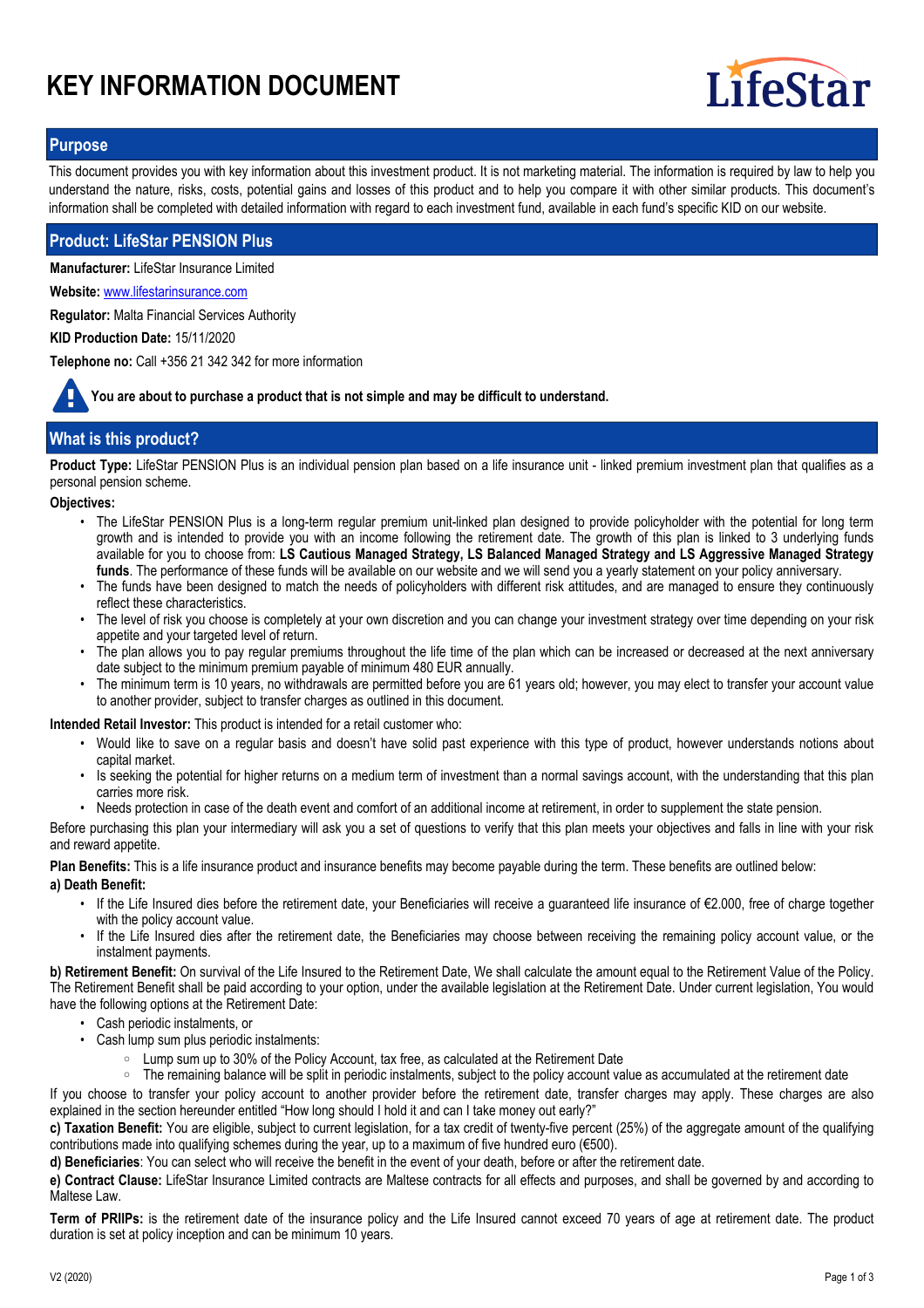The policy will terminate in case of policy account transfer or in case of an accepted death claim, according to article 13 of the terms and conditions. Also, the Policy shall be null and void should You or the Life Insured make any false negligent or misleading declaration or non-disclosure, according to article 15.8 of the terms and conditions.

# **What are the risks and what could I get in return?**



- The Summary Risk Indicator, seen hereunder, is a guide to the level of risk of this this plan carries when compared to other products. It shows how likely it is that the product will lose money because of movements in the markets or because we are unable to pay. The Underlying Funds are made up of investments which have different levels of risk, each ranging from one (1) as the lowest to seven (7) as the highest. •
- The Share Class is in risk category 3, due to the rises and falls of its price or simulated data in the past. As the Share Class' risk category has been calculated using historical data, it may not be a reliable indication of the Share Class' future risk profile. The lowest category does not mean a risk free investment. •
- The level of risk your plan carries depends on your own choices and appetite to risk. What you get back will depend on the investment performance of the funds you choose throughout the lifetime of your policy in addition to policy charges outlined hereunder in section entitled "What are the Costs?". •
- Tax legislation of retail investor's home Member State may have an impact on the actual payout.
- The risk and returns on this product will be dependent upon which investment you choose. Further information on the possible returns for each fund available can be found in the Key Information Document (Investment Options Information) applicable to each fund. These can be found on our website https://www.lifestarinsurance.com/life-insurance/the-lifestar-pension-plus. •
- The product may include early exit penalties, which are described in the section "How long should I hold it and can I take my money out early?".

### **Performance Scenarios**

Performance scenarios on this product will be dependent upon which investment you choose. Please refer to the Key Information Document (Investment Options Information) to view the possible performance scenarios.

# **What happens if LifeStar Insurance Limited is unable to pay out?**

In the event of insolvency whereby the Company is unable to meet its obligations to your policy, you as the Policy Owner may be entitled to compensation under the "Protection and Compensation Fund". This Fund is regulated by the Protection and Compensations Fund Regulations 2003 issued under the Insurance Business Act (Cap. 403).

# **What are the costs?**

The Company shall charge a number of fees as outlined in this section which are comprised of "one-off costs, ongoing costs & incidental costs". The Reduction in Yield (RIY) shows the impact of these fees based on the three (3) holding periods provided and any early exit charges are included. The figures are estimative and may change in the future.

### **Cost over time**

The following illustration is based on a Life policy (age 40 at inception) and an annual premium of 1,000 Euro. The person presenting you this product may charge you other costs. If so, this person will provide you with information about these costs and show you the impact that costs may have on your investment.

| Investment $[6 1,000]$          |            | If you cash in after 1 year | If you cash in after 10 years | If you cash in after 20 years |
|---------------------------------|------------|-----------------------------|-------------------------------|-------------------------------|
| Scenarios                       |            |                             |                               |                               |
| <b>Total costs</b>              | Min        | € 283.44                    | € 1,155.40                    | € 3,311.67                    |
|                                 | <b>Max</b> | € 289.62                    | € 1,259.12                    | € 3,912.39                    |
| Impact on return (RIY) per year | <b>Min</b> | 28.62%                      | 2.08%                         | 1.41%                         |
|                                 | Max        | 29.59%                      | 2.19%                         | 1.61%                         |